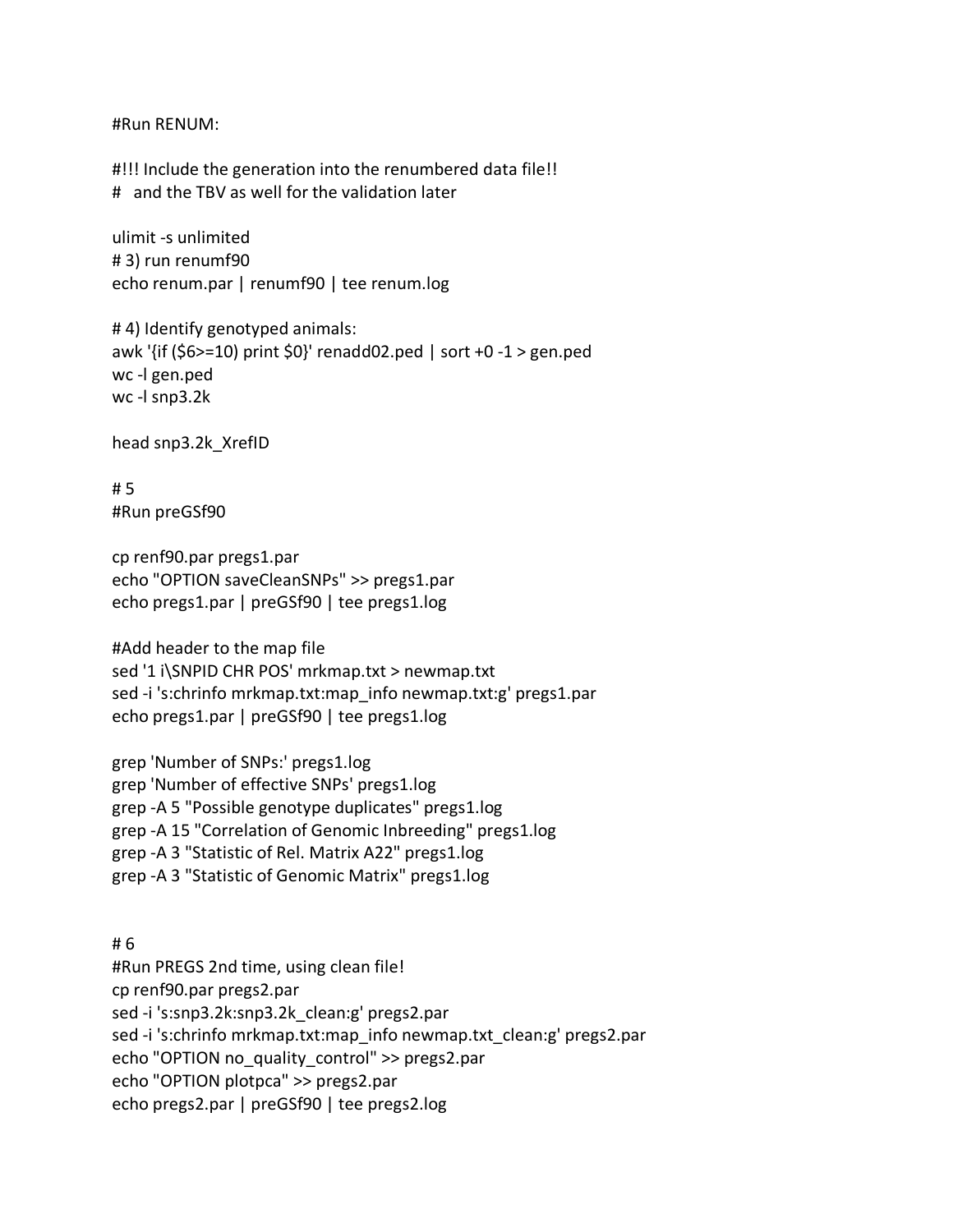# 7

#Run BLUP with full data: mkdir blup ; cd blup cp ../renf90.par par.temp grep -v OPTION par.temp > blup.par sed -i 's:renf90.dat:../renf90.dat:g' blup.par sed -i 's:renadd02.ped:../renadd02.ped:g' blup.par echo 'OPTION use\_yams' >> blup.par time echo blup.par | blupf90 | tee blup.log cp solutions blup\_solutions

cd ..

#Run ssGBLUP with full data: mkdir ssgblup; cd ssgblup cp ../renf90.par par.temp grep -v OPTION par.temp > ssgblup.par sed -i 's:renf90.dat:../renf90.dat:g' ssgblup.par sed -i 's:renadd02.ped:../renadd02.ped:g' ssgblup.par echo "OPTION SNP\_file ../snp3.2k\_clean" >> ssgblup.par echo "OPTION map\_info ../newmap.txt\_clean" >> ssgblup.par echo "OPTION no\_quality\_control" >> ssgblup.par echo 'OPTION use\_yams' >> ssgblup.par time echo ssgblup.par | blupf90 | tee ssgblup.log cp solutions ssgblup\_solutions

# 8)

#Run Validation: cd .. mkdir validation; cd validation

#Create reduced dataset: awk '\$4<5' ../renf90.dat > renf90\_red.dat wc -l renf90\_red.dat

#1.Run BLUP with reduced: cp ../renf90.par par.temp grep -v OPTION par.temp > blup.par sed -i 's:renf90.dat:renf90\_red.dat:g' blup.par sed -i 's:renadd02.ped:../renadd02.ped:g' blup.par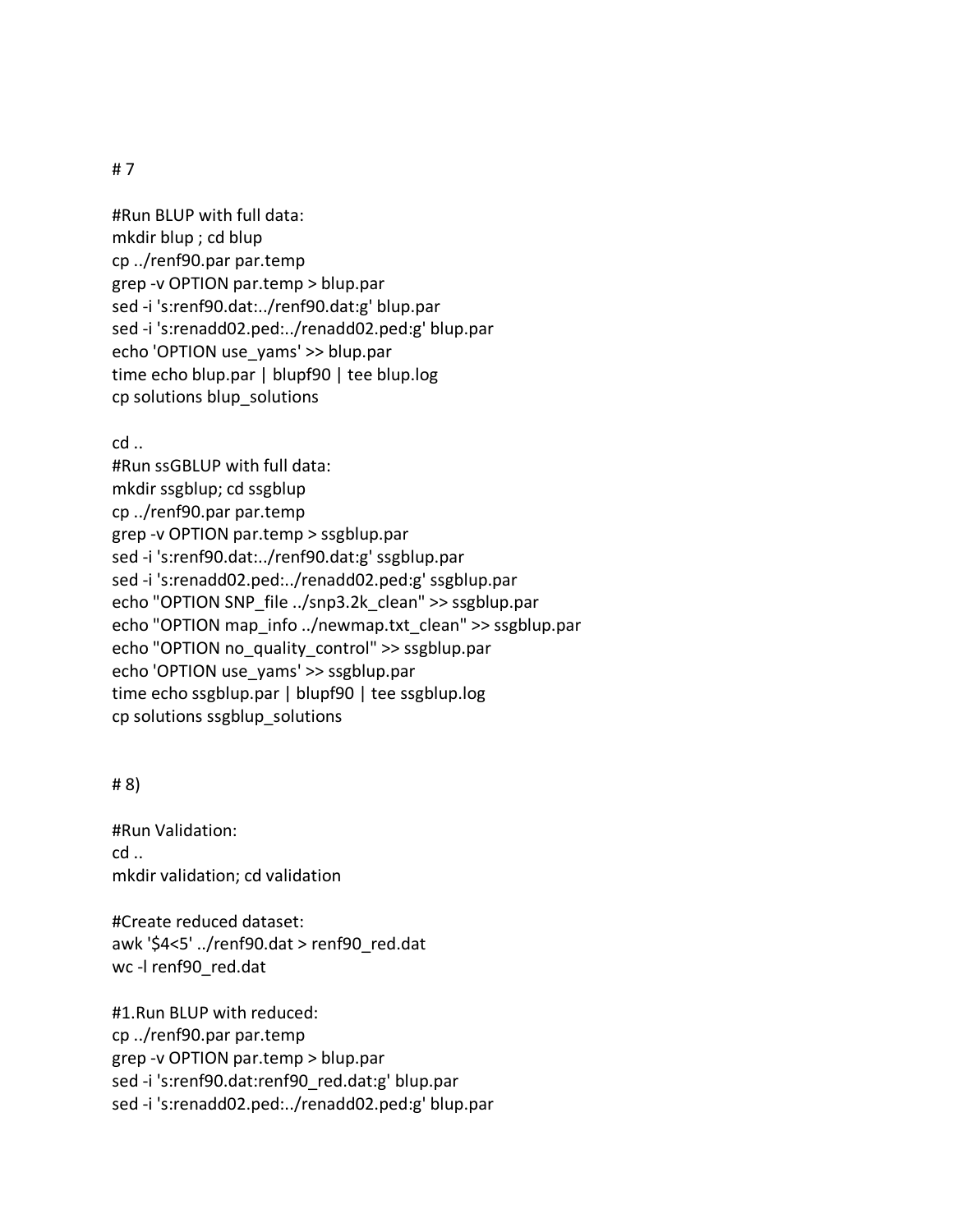echo 'OPTION use\_yams' >> blup.par echo blup.par | blupf90 | tee blup.log cp solutions blup\_r\_solutions

```
#2.Run ssGBLUP with reduced:
cp ../renf90.par par.temp
grep -v OPTION par.temp > ssgblup.par
sed -i 's:renf90.dat:renf90_red.dat:g' ssgblup.par
sed -i 's:renadd02.ped:../renadd02.ped:g' ssgblup.par
echo "OPTION SNP_file ../snp3.2k_clean" >> ssgblup.par
echo "OPTION map_info ../newmap.txt_clean" >> ssgblup.par
echo "OPTION no_quality_control" >> ssgblup.par
echo 'OPTION use_yams' >> ssgblup.par
echo ssgblup.par | blupf90 | tee ssgblup.log
cp solutions ssgblup r solutions
```
#Prepare validation files: #Validation is on 2000 animals from generation 5 with genotypes and phenotypes! #1004 - 3 = 1001 #awk '{print \$1}' ../snp3.2k clean XrefID | sort +0 -1 > gen.ped #join -1 +1 -2 +3 gen.ped young.dat | awk '!a[\$1]++' > gen\_rec

```
awk '$4==5' ../renf90.dat | sort +2 -3 > young.dat
sort +0 -1../snp3.2k clean XrefID > gen.id
join -1 + 1 - 2 + 3 gen.id young.dat > gen_rec
awk '{print $1,$2,$6}' gen rec | sort +0 -1 > yid.tmp
#ID, ORIG_ID, TBV
```

```
awk '{if ($1==1 && $2==2) print $3,$4}' blup_r_solutions | sort +0 -1 > blup.tmp
awk '{if ($1==1 && $2==2) print $3,$4}' ssgblup_r_solutions | sort +0 -1 > ssgblup.tmp
join -1 + 1 -2 +1 blup.tmp ssgblup.tmp > gb.tmp
join -1 + 1 -2 +1 yid.tmp gb.tmp > solutions all
# ID, ORIG ID, TBV, EBV, GEBV
```

```
#Start R for calculations:
R
a=read.table(file="solutions_all")
head(a)
colnames(a)<- c("id", "orig_id", "tbv", "ebv", "gebv")
head(a)
```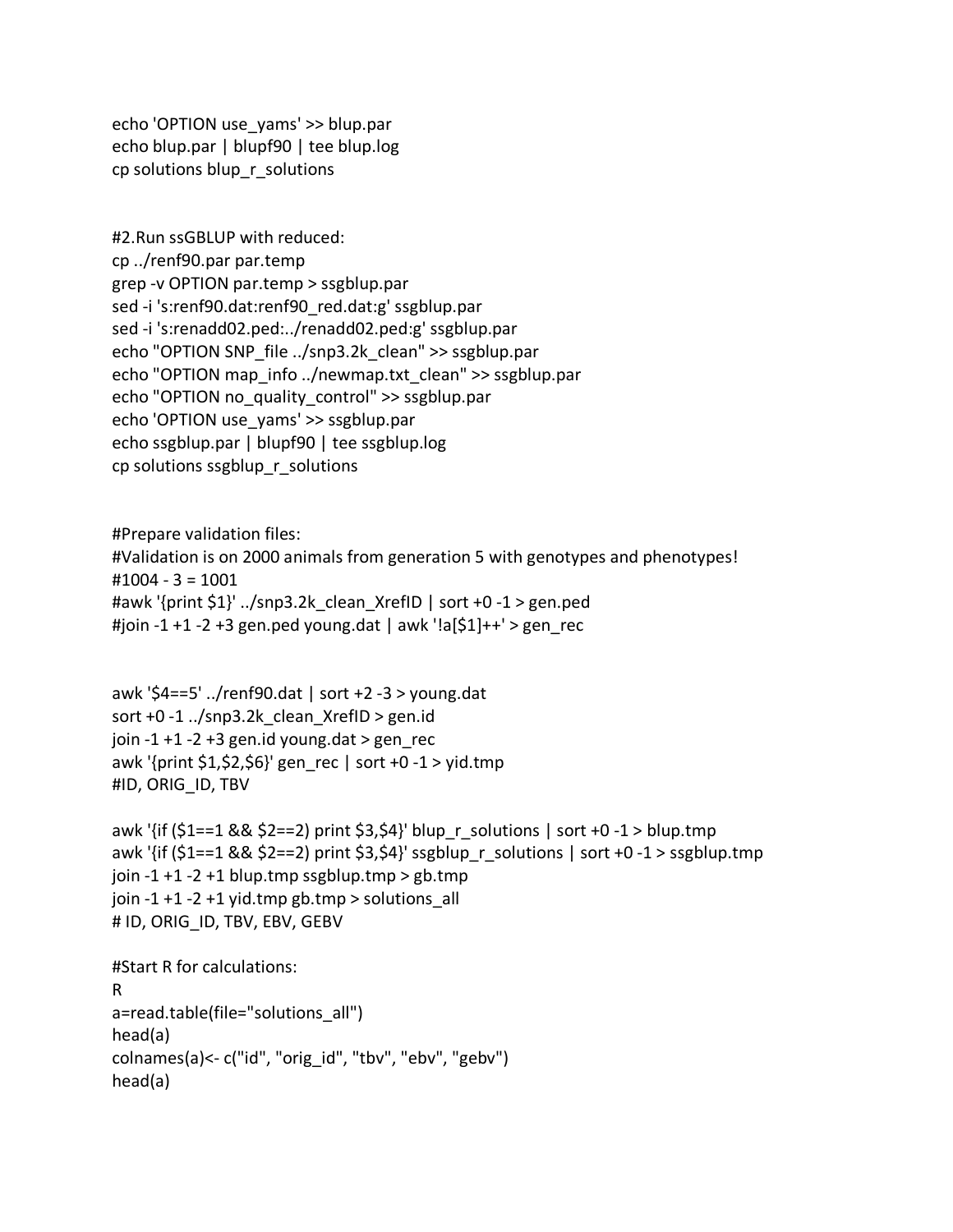```
# BLUP acc
round(cor(a$tbv,a$ebv,use="pairwise.complete.obs"),2)
round(cor(a$tbv,a$gebv,use="pairwise.complete.obs"),2)
#BLUP: TBV~EBV
reg=lm(a$tbv~a$ebv)
summary(reg)
#b0=0.53
#b1=0.83
#R2=0.24
#Check bias and inflation (b0 & b1)
#ssGBLUP: TBV~GEBV
reg2=lm(a$tbv~a$gebv)
summary(reg2)
#b0=0.51
#b1=0.84
#R2=0.41
q()
n
# 9)
#Predictivity / predictive ability:
#Go to the existing BLUP folder:
cd ../blup
cp blup.par pred.par
#random effects
echo 'OPTION include_effects 2' >> pred.par
echo pred.par | predictf90 | tee pred.log
# format: new_id y1 y_hat1 e1
awk '{print $1,$2}' yhat residual | sort +0 -1 > yxb.tmp
join -1 + 1 -2 +1../validation/solutions_all yxb.tmp > solutions_all2
# ID, ORIG ID, TBV, EBV, GEBV, Yhat
#Start R for calculations:
R
a=read.table(file="solutions_all2")
colnames(a)<- c("id", "orig_id", "tbv", "ebv", "gebv", "yhat")
head(a)
round(cor(a$yhat,a$ebv,use="pairwise.complete.obs"),2)
round(cor(a$yhat,a$gebv,use="pairwise.complete.obs"),2)
```